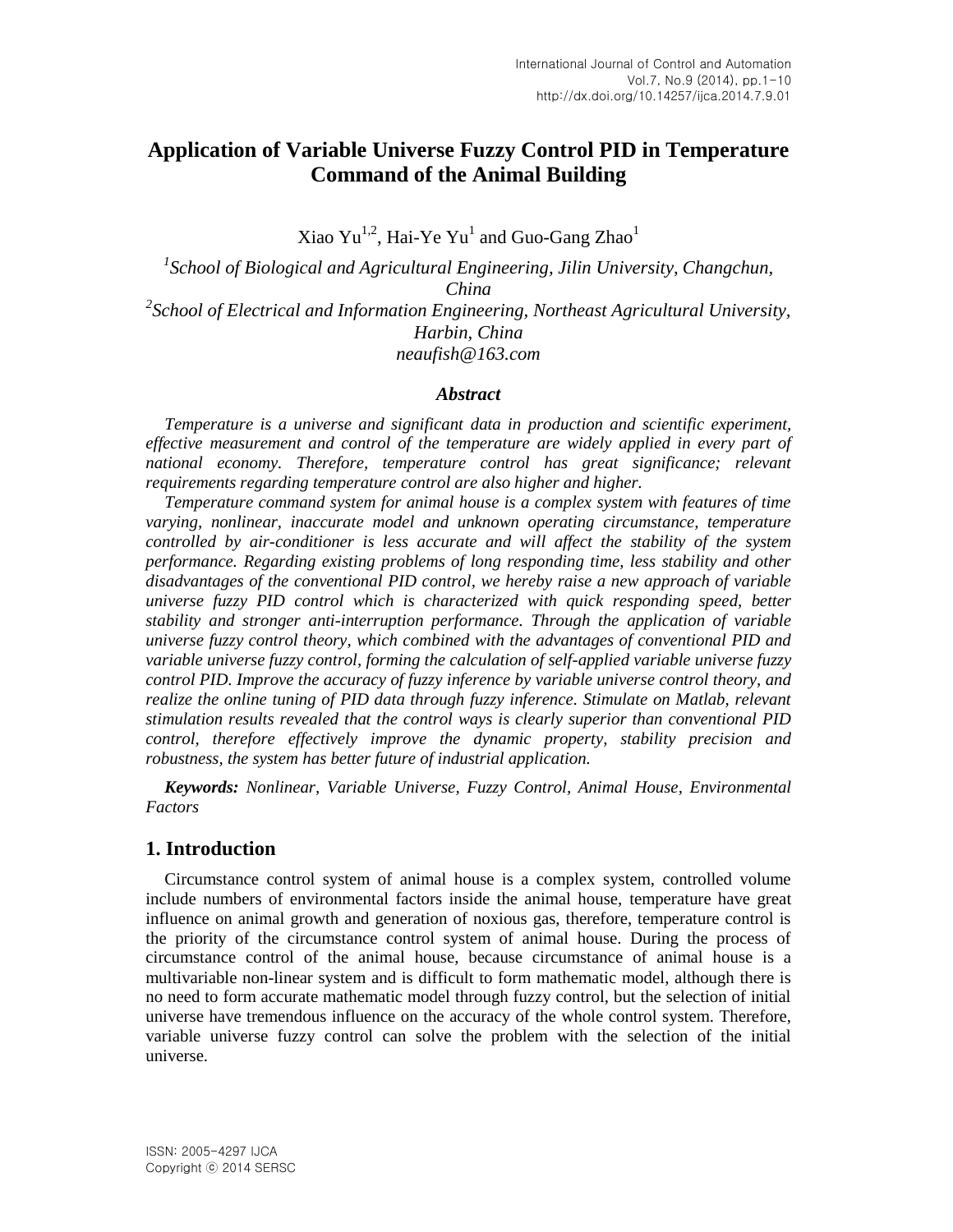Conventional PID control is featured with simple, reliable, floating and other advantages, it is a widely used and relatively classic control approach concluded through the process control, however, it can achieve expected good effects which can hardly achieved by other systems characterized with non-linear and uncertainty; The integral separation PID control raised in bibliography [1] has improved greatly when compared with conventional PID control in aspect of overshoot, however, its effect on dynamic control of non-linear system is still not satisfied enough; Self-adaptive fuzzy PID control raised in bibliography [2] is a combination of fuzzy control and conventional PID control, which can not only meet the requirements of controlled objects' non-linear and inaccurate mathematic model, but also has advantages of PID control such as simple structure, high controlling accuracy and good control effective. Regarding problem of improvement of accuracy of fuzzy control under the condition of keeping regulation, bibliography [3-4] firstly raised variable universe theory; under the condition of keeping regulations, universe is shrinking with the decreasing of tolerance. The thesis introduce variable universe theory on the basis of self-adaptive fuzzy PID control powered by tolerances, raised a new variable universe fuzzy control PID. The thesis made detailed discussion regarding fuzzy interpolation theory, and made stimulation test and comparison for conventional PID control, integral separation PID control, conventional fuzzy PID control and variable universe PID control under the condition of Matlab stimulation circumstance. The result of stimulation shows that the variable universe fuzzy control PID has better performances than the above three mentioned conventional approach in aspect of responding speed, controlling accuracy and stability.

## **2. Variable Universe Fuzzy Control**

## **2.1. Fuzzy Control Principle**

Fuzzy control is the application of fuzzy logical theory in control engineering. Its basic principle is to use the language to summarize the operators' control strategy, and to use linguistic variables and fuzzy set theory format the control algorithm. Fuzzy control principle is shown as Figure 1. Design of fuzzy control includes three basic processes: fuzzy - fuzzy inference - non-fuzzy treatment.



**Figure 1. Fuzzy Control Principle**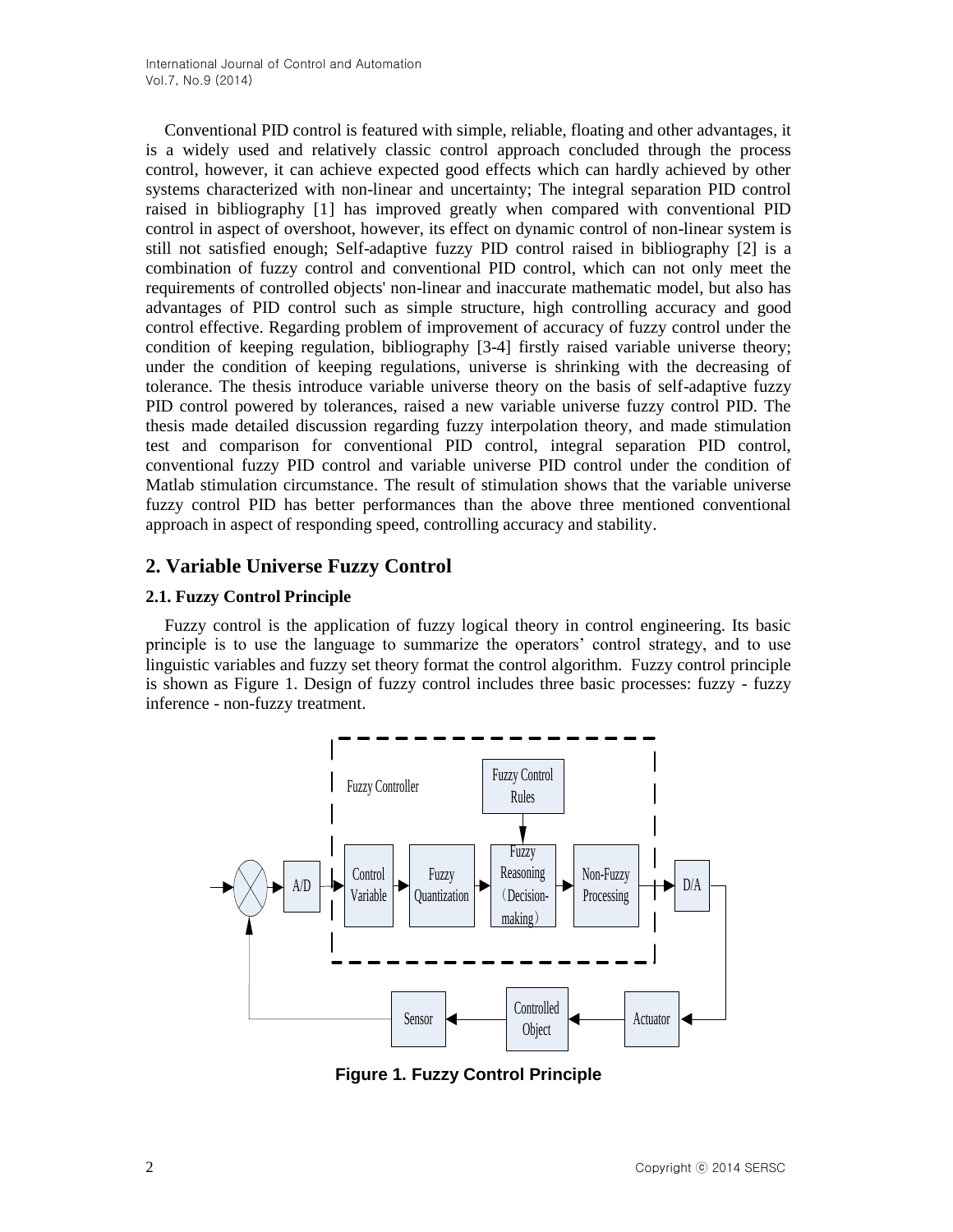#### **2.2. Theory of Variable Universe Fuzzy Control**

During the process of temperature control of the animal house, it is difficult to set up relevant mathematic model since the temperature control is a multivariable non-linear system, although fuzzy control do not need to set up accurate mathematic model but the selection of the initial universe have great influence on the accuracy of the complete control. Therefore, the problem of universe selection can be solved through variable universe fuzzy control. The system will take temperature control in animal house as an example; hence explain the actual application of the variable universe fuzzy control technology in temperature control of the animal house [5-7].

Variable universe is shrinked with the decrease of tolerance and vice versa under the condition of the same fuzzy classification of the universe. Transform the initial regulation base concluded by experts into more effective new regulation base through the transformation of the universe. Generally speaking, there is no variant on the number of regulation; however, since the shrinkage of the universe and detail the part of regulation, which equals to increase the number of regulations, meanwhile increase the control accuracy [8].

After the raising of the variable universe theory, relevant modified designation ways were also raised. Figure 1 showed the initial universe and its fuzzy control. Set the initial universe of  $e_1$  as [-E, E], E is the real number, according to the 7 rules, classify [-E, E] as the Figure 1 showed. As the control goes, relevant tolerance is moving toward the zero (ZE), which means the decrease of the tolerance, it is clear that the tolerance of the universe [-E, E] is bigger when compared with the shrink one. As the fuzzy control move, relevant control accuracy will be affected [9-12].



**Figure 2. Initial Universe and Fuzzy Partition**

Universe shrink approach is shrinking with the decrease of the tolerance of the universe under the condition of the same regulation. As the Figure 3 showed, it considered the variant process of the input variant tolerance  $e_1$ . Through the "elastic and shrink" factor  $a(x)$  turning initial universe [-E, E] into [- $\alpha(x)$  E,  $\alpha(x)$  E], the  $\alpha(x)$  among them is continuous function of the tolerance variant x:  $\alpha(x)$  [-1, 1].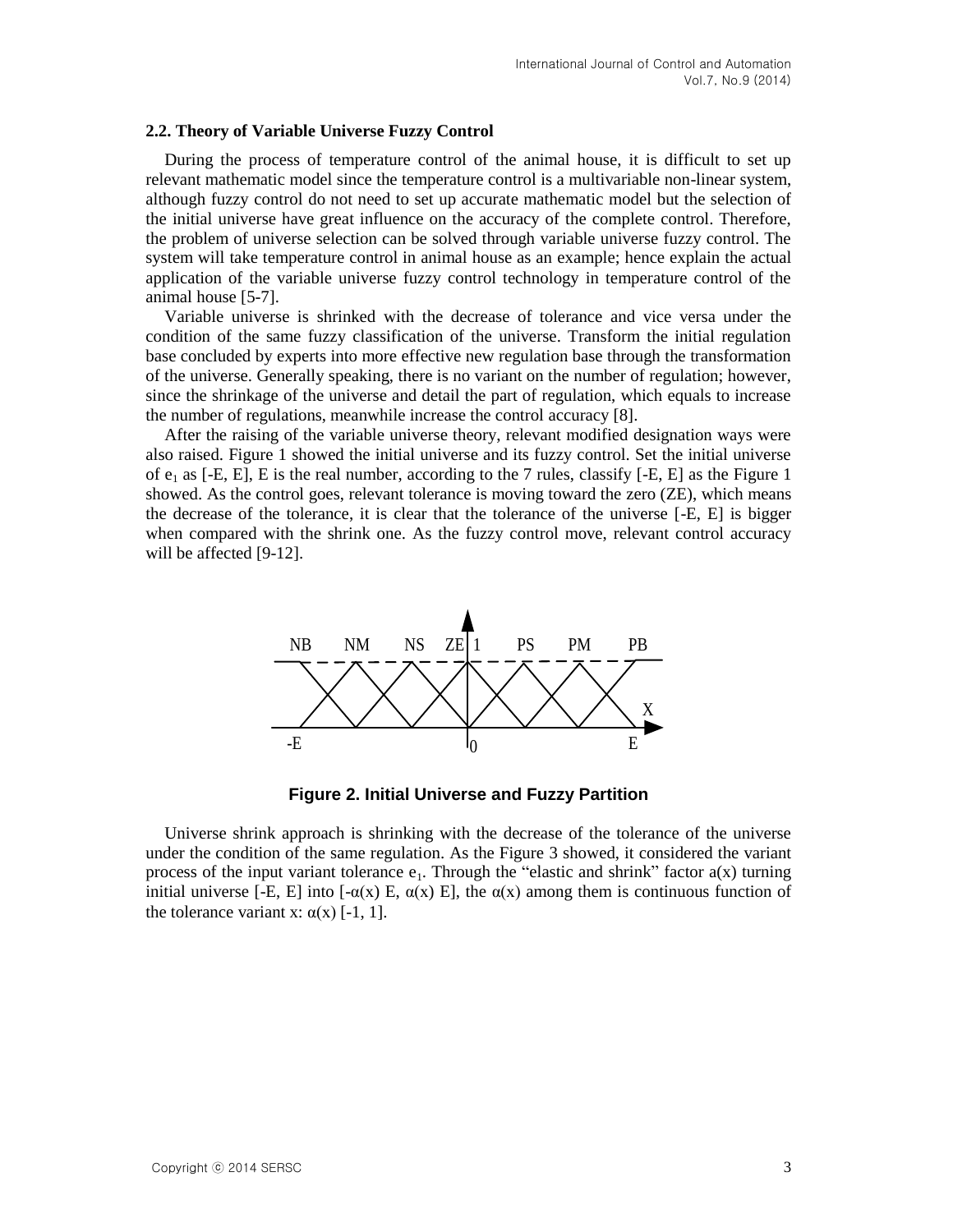

**Figure 3. Universe Shrinking and Expanding**

#### **2.3. Selection of Flexible Factors of Variable Universe Fuzzy Controller**

The key of the variable universe fuzzy controller is how to ensure the suitable system of the universe shrinkage, that is to say, ensure the adequate shrinkage factor, let the final control effect can meet the requirement with the maximum limit [13].

The flexible factor based on fuzzy regulation can describe flexible degree through the exact function. Basic theory is as follows: When the input data (Here,  $e_1$  and  $e_2$ ) increased, in order to have no effect on system increase while keep it from overshoot, the universe will be kept, when the input data decrease, the universe will be shrinked, relevant fuzzy classification defined on universe will also be compressed, hence, increase the number of available regulations, therefore eliminate the contradiction between the number of fuzzy regulations and controlling accuracy, increase the controlling sensitivity and stabling accuracy. The flexible factor based on function model will express flexible degree through some special function. Set the flexible factor of the input variant  $e_1$  and  $e_2$  as  $\alpha_1$  and  $\alpha_2$  then the regulation of the shrinking factor of the input universe based on fuzzy regulation will be as Table 1 showed.

| $e_1/e_2$           |   | PB PM PS ZO NS NM |             |     |     | NB |
|---------------------|---|-------------------|-------------|-----|-----|----|
| $\alpha_1/\alpha_2$ | В | M                 | $S_{\perp}$ | ZO. | - S |    |

**Table 1. Input Rules of Universe Scale Factor**

B, M, S, Z showed the "expansion or shrinkage degree" of the universe. Regarding the value of the output universe flexible factor  $\beta$ , it should be determined by e<sub>1</sub> and e<sub>2</sub>, that is determine the expansion or shrinkage of the output universe based on the responding condition of the system according to the  $e_1$  and  $e_2$ . When the value of  $e_1$  and  $e<sub>2</sub>$  is very big and have the same signal, it revealed that the gap between the system and the settled value is big, and the system is also move from the settled value at high speed therefore enlarge the tolerance, meanwhile there should be big controlling value to readjust the system and let it track the settled value as soon as possible. Therefore, value β should be bigger hen expand the output universe. The above regulation should be expresses as rules follows:

If  $e_1$  is PB and  $e_2$  is PB, then β is VB;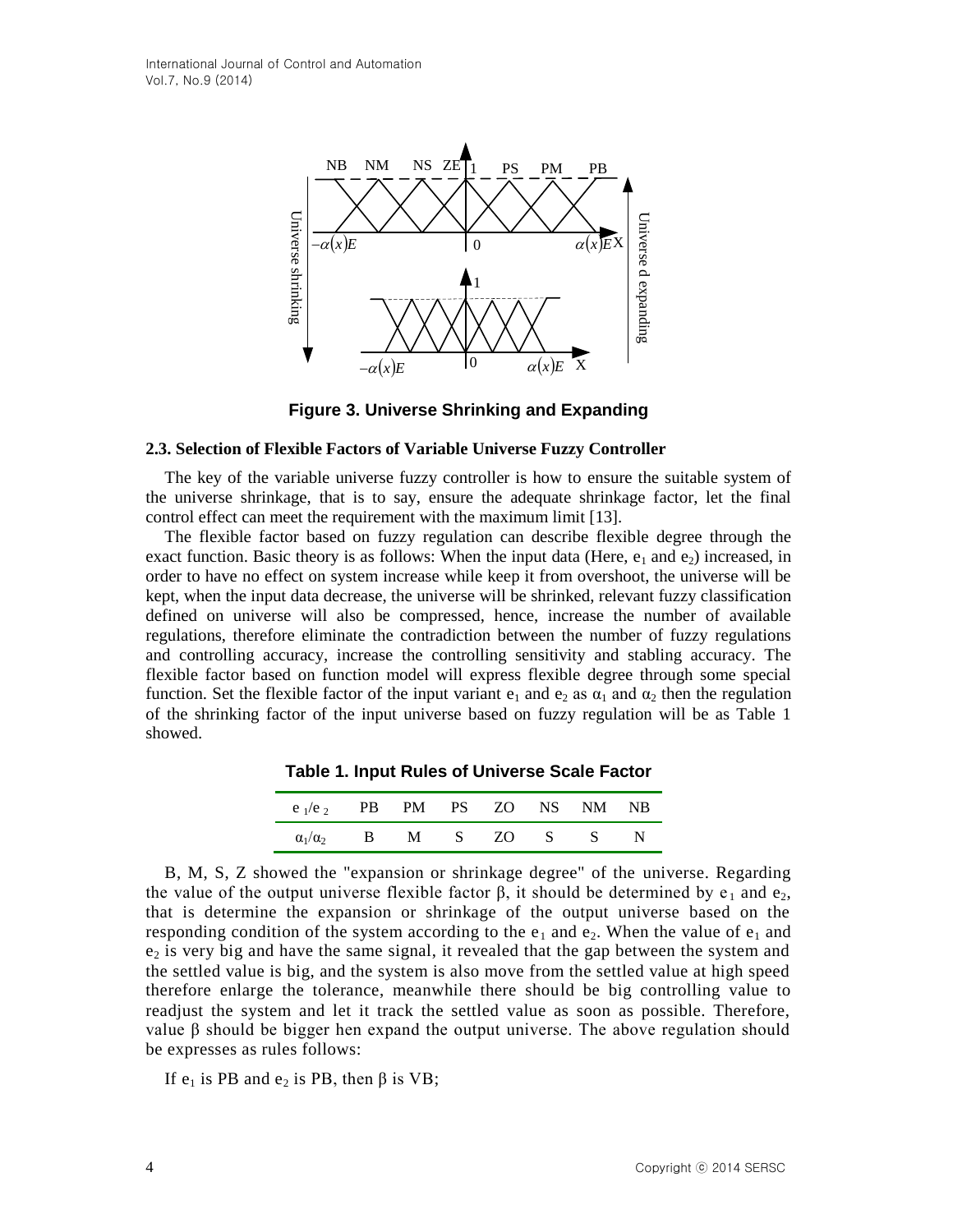If  $e_1$  is NB and  $e_2$  is NB, then  $\beta$  is VB.

When the value of  $e_1$  and  $e_2$  is very big but have the contradictory signal, it revealed that the gap between the system and the settled value is big, while the system is move towards the settled value at high speed, meanwhile the controlling value should be kept at certain value to guaranteed the fast track of the settled value without too much variant.

Therefore, value  $\beta$  should be smaller to ensure the limited compression of the output universe. The above regulation should be expresses as rules follows:

If  $e_1$  is PB and  $e_2$  is NB, then  $\beta$  is Z;

If  $e_1$  is NB and  $e_2$  is PB, then β is Z.

When the value of  $e_1$  is near zero while the value of  $e_2$  is very big, it revealed that the gap between the system and the settled value is very small, while the system is move away from the settled value at high speed, meanwhile the controlling value should be kept at big value to keep the system from the tendency of the moving away from the settled value. Therefore, value  $\beta$  should be bigger to ensure the expansion of the output universe. The above regulation should be expresses as rules follows:

If  $e_1$  is Z and  $e_2$  is NB, then  $\beta$  is B;

If  $e_1$  is Z and  $e_2$  is PB, then  $\beta$  is B.

We can infer the relevant language variant value of the value  $\beta$  for e<sub>1</sub> and e<sub>2</sub> under different circumstances. The output universe flexible factor based on the fuzzy regulation is showed as Table 2.

| e <sub>1</sub> | e <sub>2</sub> |           |           |    |           |           |           |  |  |
|----------------|----------------|-----------|-----------|----|-----------|-----------|-----------|--|--|
|                | NB             | NΜ        | <b>NS</b> | ZO | <b>PS</b> | <b>PM</b> | <b>PB</b> |  |  |
| NB             | VB             | VB        | VB        | B  | <b>SB</b> | S         | ZO        |  |  |
| NM             | VB             | VB        | B         | B  | MВ        | S         | VS        |  |  |
| <b>NS</b>      | VB             | MВ        | B         | VB | VS        | S         | VS        |  |  |
| ZO             | S              | <b>MB</b> | B         | VB | VS        | S         | VS        |  |  |
| <b>PS</b>      | VS             | S         | VS        | VB | B         | <b>MB</b> | VВ        |  |  |
| <b>PM</b>      | VS             | S         | <b>MB</b> | B  | B         | VB        | VB        |  |  |
| <b>PB</b>      | ZΟ             | S         | SВ        | B  | VB        | VB        | VB        |  |  |

**Table 2. Output Rules of Universe Scale Factor**

#### **2.4. Designation of PID Controller for Variable Universe Fuzzy Control**

In the temperature control system of the variant universe fuzzy control PID, the structure of controller is as Figure 4 showed. The system is classified into upper, middle and lower in total three categories, the upper category is the modification unit of flexible factor, adjust the input of the unit through the temperature tolerance  $e_1$  of the stripping tower and the temperature tolerance variant ratio  $e_2$  of the animal house, get the flexible factor  $\alpha_1(t), \alpha_2(t)$  of the universe  $e_1$  and  $e_2$  through fuzzy inference, while the output universe flexible factor is β(t); The middle category is the fuzzy control unit of variant universe, get the fixed quantity  $\Delta K_p$ ,  $\Delta K_d$ ,  $\Delta K_d$  of the output variant PID control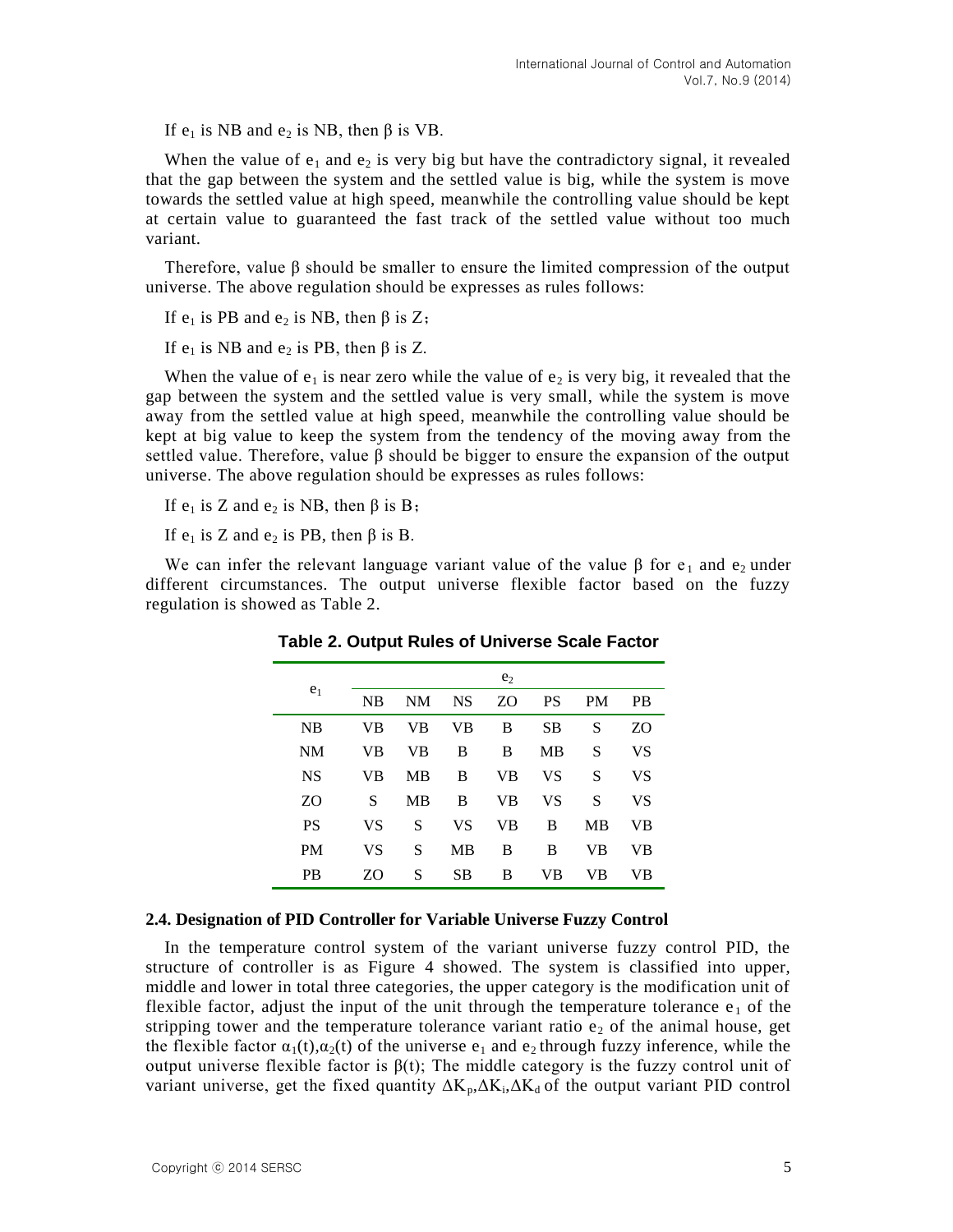reference through fuzzy control and then plus the initial value through the addition arithmetic device then come up with the optimized PID control data  $K_p, K_i, K_d$ ; The lower layer is the PID control unit; its output control quantity driver will execute the temperature control of the animal house [14-16].



**Figure 4. Variable Universe Fuzzy PID Controller Block Diagram**

The variation of the temperature e inside the animal house is within the range of (- 7~7)℃, basic universe for temperature variation ratio is (-2~2)℃/h, turn fuzzy language inference  $e_1$  and  $e_2$  into the integral universe  $\{-6,-5,-4,-3,-2,-1,0,1,2,3,4,5,6\}$ . The universe for fuzzy subset used by  $\Delta K_p, \Delta K_i$  and  $\Delta K_d$  is {-0.06,-0.05,-0.04,-0.03,-0.02,-0.01,0,0.01,0.02,0.03,0.04,0.05,0.06},introduce flexible factor  $\alpha_1(t), \alpha_2(t)$  according to the above data, the universe for  $e_1$  is  $\alpha_1(t)$  E<sub>1</sub>=[-7 $\alpha_1(t)$ ,7 $\alpha_1(t)$ ]; Universe for  $e_2$  is  $\alpha_2(t)$  $E_2 = [-7\alpha_2(t), 7\alpha_2(t)].$ 

## **3. Operational Industrial Model for the System**

The latest management & control system developed by China adopted following temperature control theory: monitoring the temperature at the exit of ventilation tunnel by using a temperature sensor, the monitor will process and calculate on basis of the tolerance between the settled temperature and monitored temperature, output signal to the electric motor to adjust the open scale of the cold or warm ventilation entrance, hence realize the change setting of the ventilation temperature. The requirement of the animal house is to guarantee the 5℃ cold wind, 21℃ warm wind and some other ventilation requirements according to different geographic, seasonal and environmental conditions [17-20].

The power system, warm wind temperature, cold wind temperature, environmental data, working time and other factors of the animal house have effect on the temperature at the ventilation exit, its temperature control system is a time varying, non-linear, uncertain with working environment-order inertial pure lag system, its control model is:

$$
G(x) = \frac{Ke^{-\tau s}}{Ts + 1}
$$
 (1)

In the model,  $K<sub>1</sub>$ ,  $\tau$  represent the open-loop gain, inertial time constant and pure lag time constant of the object model [21-23].

According to the on-site examination the model of the temperature control for animal house is: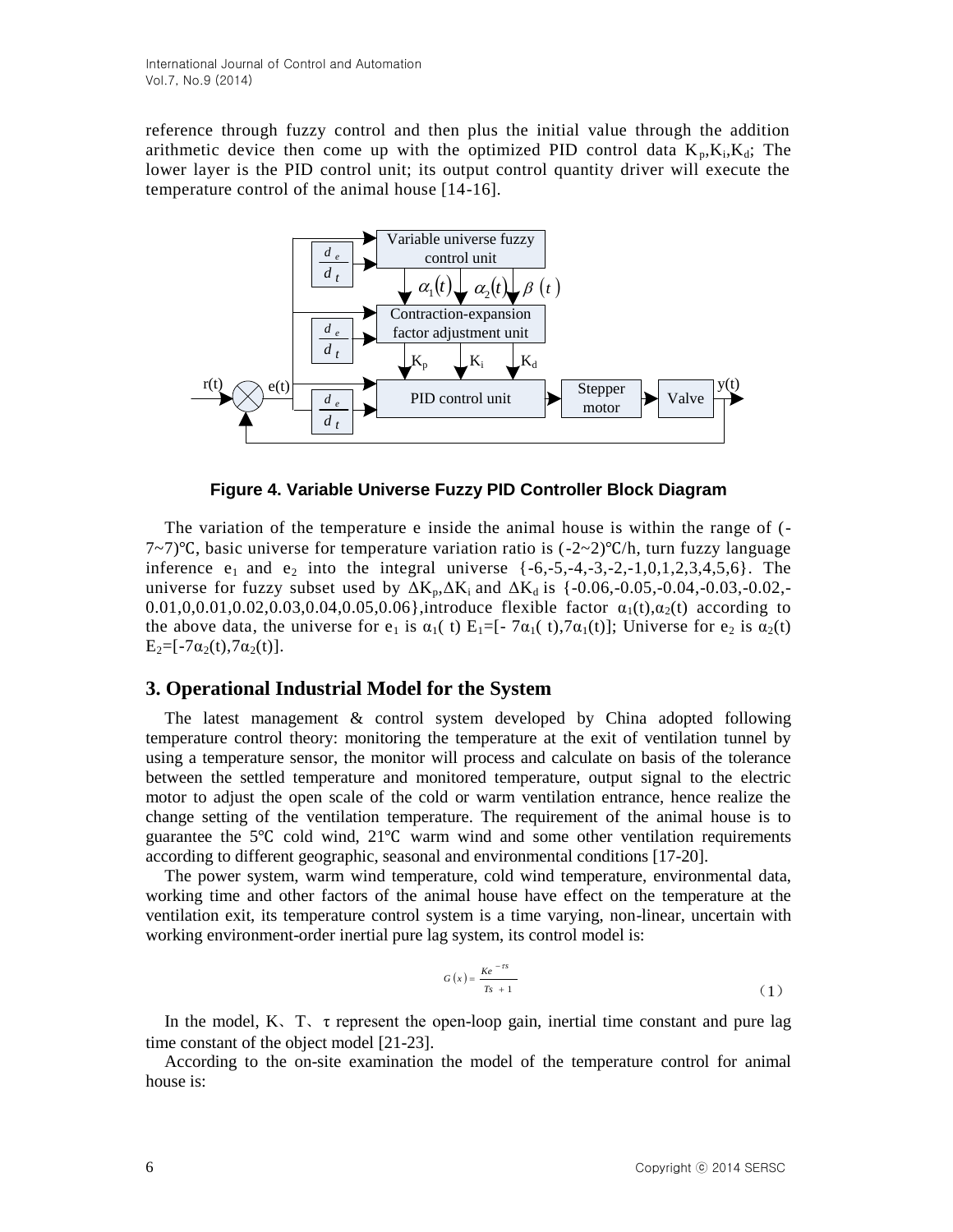$$
G(x) = \frac{5e^{-30s}}{60s + 1}
$$
 (2)

## **4. Result of Stimulation**

Take the simulation of 20℃ warm wind control generated by animal house temperature control system as the example, separately using conventional PID control, integral separation PID control, conventional fuzzy PID control and variable universe fuzzy PID control in total four approaches to conduct simulate examination. Its industrial process control transmission function is as the formula (2):

$$
G\left(x\right) = \frac{5e^{-30 s}}{60 s + 1}
$$

Figure 5 showed the simulated responding curve of the four different approaches at 20℃ warm wind. It is clearly showed that, under the influence of the fuzzy control judgment language, variant universe fuzzy PID control and fuzzy PID control have better performance in aspect of overshoot and time adjustment, but their increasing interval is longer; Integral separation PID control is better than PID control in aspect of overshoot. The figure of overshoot for four approaches is: 2%, 4%, 11% and 30%.



**Figure 5. Comparison between Response Curves**

Figure 6 is the external interrupt responding curve for four approaches at t is 400s. It is concluded that, because of the data self-correction function of the variable universe fuzzy PID controller and fuzzy PID controller, which lead to the strong self-adaptive competence of the system, it can recover and get rid of over vibration when external interruption come. Meanwhile, self-adaptive competence of the integral separation PID control and PID control is relatively bad and will have serious vibration under similar interruption condition.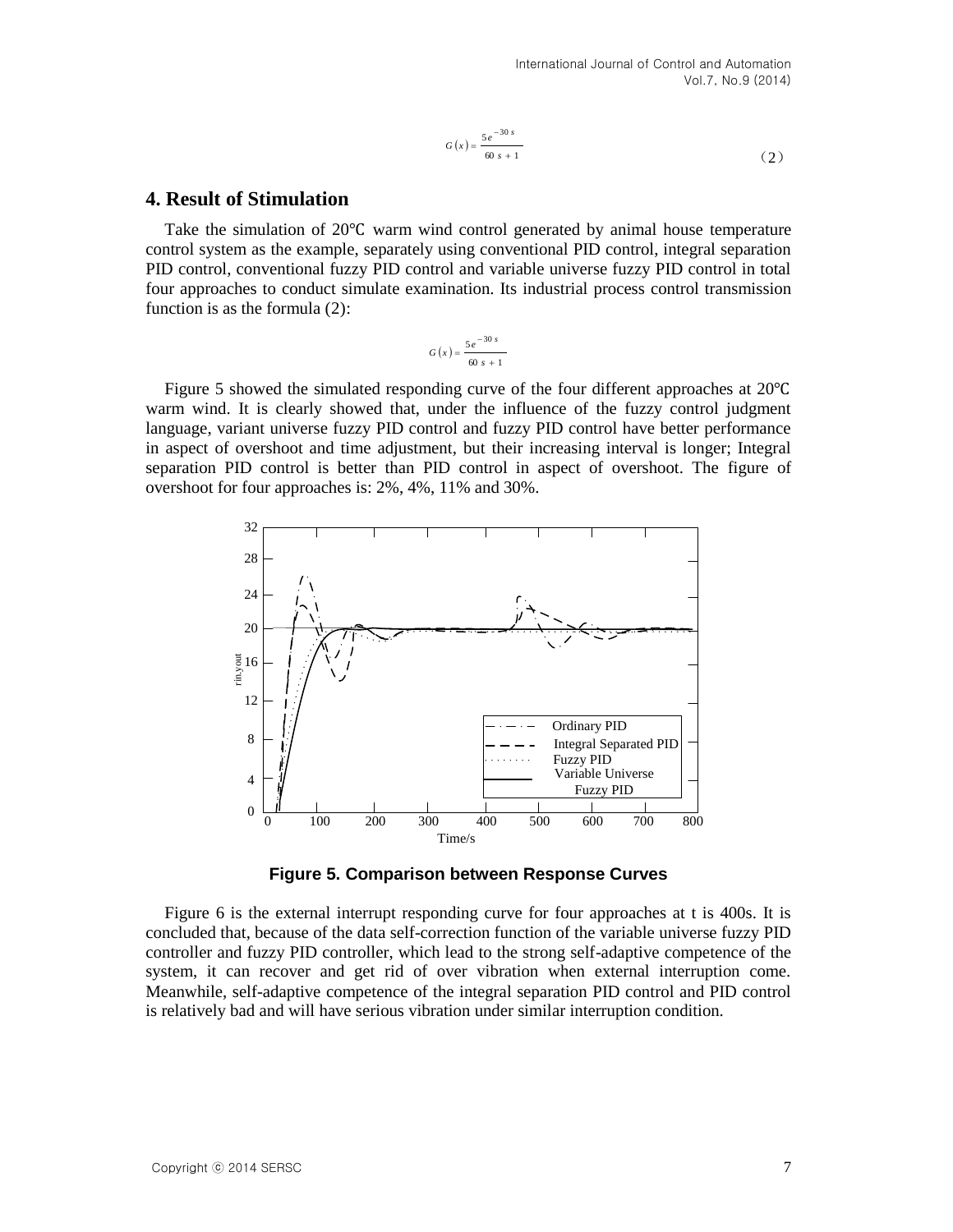

**Figure 6. Comparison between Response Curves with External Interrupt**

### **5. Conclusions**

Adopting variable universe fuzzy PID control can not only realize self-adaptive modification of  $K_{P_1} K_L K_D$  during the controlling process, but also modify the universe of fuzzy inference, which lead to better performance of the controller. It is concluded from the result of the stimulation that, this approach could develop the advantages of both fuzzy control and PID control, it can achieve stable and less overshoot data in less time. Meanwhile, it also obtains self-adaptive and robustness of the fuzzy PID control, which can better adaptive to the external impulse on system during the operation and is strong in antiinterference, the system has better future of industrial application.

### **Acknowledgements**

We acknowledge support of this work by Scientific Research Foundation of National 863 Project (Grant No. 2012AA10A506-4), Youth Foundation of Northeast Agricultural University (Grant No. 2011QN201), National Natural Science Foundation (Grant No. 31101080).

The authors are grateful to the anonymous reviewers for valuable feedback.

### **References**

- [1] S. W. Tong, D. W. Qian, J. J. Fang and H. X. Li, "Integrated modeling and variable universe fuzzy control of a hydrogen-air fuel cell system", International Journal of Electrochemical Science, vol. 8, no. 3, **(2013)**.
- [2] N. k. Bachache and J.Y. Wen, "PSO and GA designed Pareto of Fuzzy Controller in AC Motor Drive", International Journal of Control and Automation, vol. 6, no. 5, **(2013)**.
- [3] S. Gao, X. X. Xu, Q. K. Xiao and Q. Pan, "Fuzzy Adaptive Control of Airborne Electro-Optical Tracking Systems Based on Variable Universe", Advanced Materials Research, vol. 383, **(2012)**.
- [4] T. Yu, W. J.Yu and Z. W. Li, "A novel optimal method of variable-universe fuzzy control based on Qlearning algorithms", Control Theory & Applications, vol. 28, no.11, **(2011)**.
- [5] J.Wang, W. Si and H. Li, "Robust ISS-satisficing variable universe indirect fuzzy control for chaotic systems", Chaos, Solitons & Fractals, vol.39, no.1, **(2009)**.
- [6] L. A. Zadeh, "Fuzzy sets", Information and Control, vol.8, no.3, **(1965)**.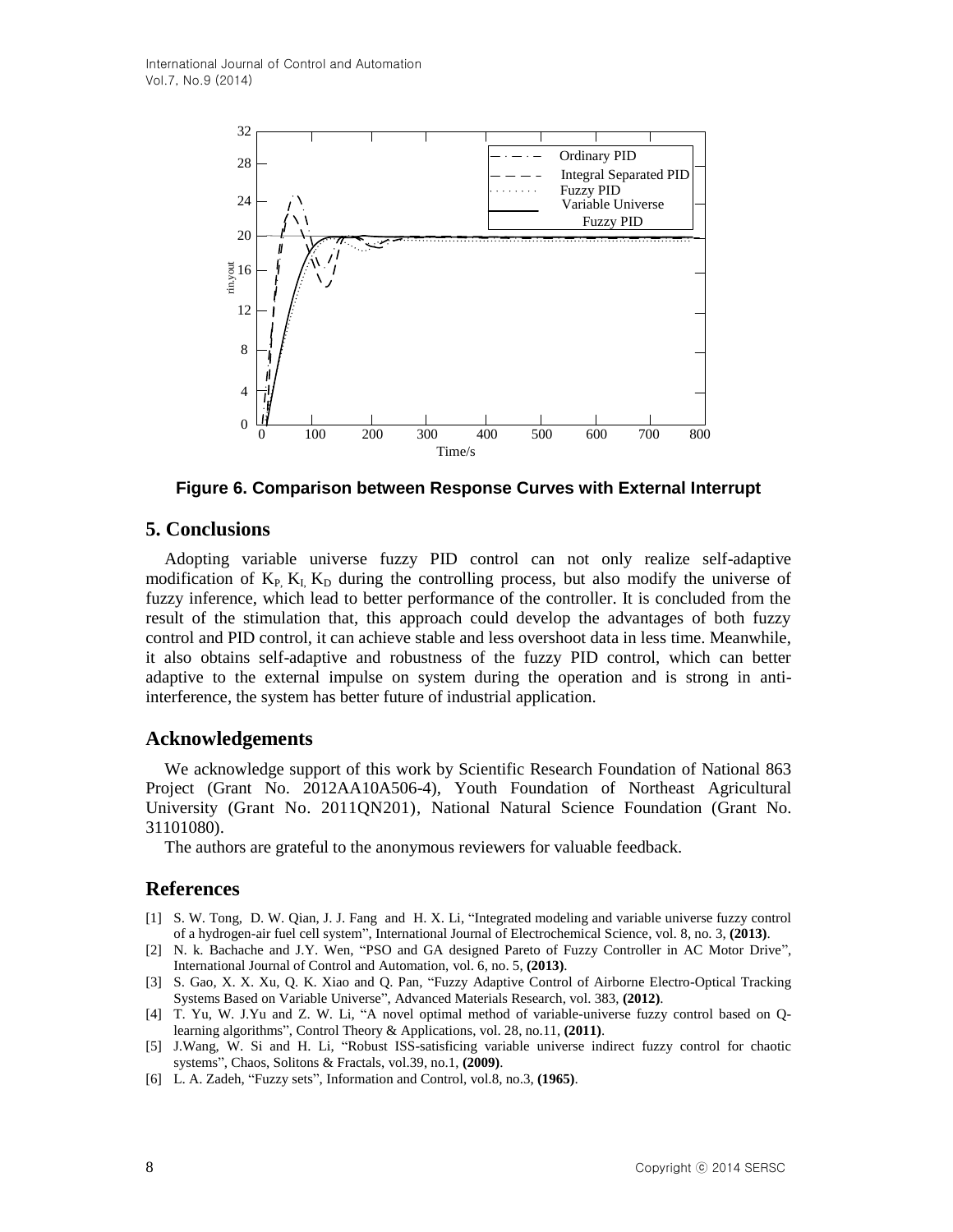- [7] S. X. Zhu and C. J. Chen, "Study on Variable Universe Fuzzy PID Control for Landing Gear Based on MRF (Magneto-Rheological Fluid) Damper", Applied Mechanics and Materials,vol.233, **(2012)**.
- [8] J. S. Liang, Y.Yuan and T. S. Zhang, "Design and Implementation of Expert Fuzzy Control System for an Environmental Chamber", Computing Technology and Automation, vol. 43, **(2003)**.
- [9] Y. Wang and Y. Lu, "Design of longitudinal predictive re-entry guidance law based on variable universe fuzzy-PI composite control", Journal of Control Theory and Applications, vol. 10, no. 2, **(2012)**.
- [10] L. Zhou , T. Yu , W. Yu and K. Wang , "A New Method of Variable Universe Fuzzy Control Based on Q Learning Algorithm", Power and Energy Engineering Conference (APPEEC), 2012 Asia-Pacific, **(2012)** , pp.1-5.
- [11] K. Tanaka and H. O. Wang. Fuzzy control systems design and analysis: a linear matrix inequality approach. John Wiley & Sons, **(2004)**.
- [12] P. K. Wong, S. J. Huang, T. Xu, H. C. Wong and Z. C. Xie, "Design of a New Suspension System Controlled by Fuzzy-PID with Wheelbase Preview", Applied Mechanics and Materials, vol. 192, **(2012)**.
- [13] R. T. Hou, Q. Wang, J. Wang, J. J. Wang, Y. Lu and J.U. Kim, "A Fuzzy Control Method of Traffic Light with Countdown Ability", International Journal of Control and Automation, vol.5, no.4, **(2012)** .
- [14] X. G. Duan, H. Deng and H. X. Li, "A Saturation-Based Tuning Method for Fuzzy PID Controller", Industrial Electronics, IEEE Transactions on, **(2013)**, pp.5177-5185.
- [15] G. M. Guo, and Q. Fang, "Design of Fuzzy Logic Guidance Law for Missiles using the Strategy of Variable Universe", Fire Control & Command Control, vol.5, no.49, **(2011)**.
- [16] Z. W. Woo, H. Y. Chung and J. J. Lin, "A PID type fuzzy controller with self-tuning scaling factors", Fuzzy Sets and Systems, vol.115, no.2, **(2000)**.
- [17] M. G. Zhang, P. Wang, Z. G. Wang and Y. Niu, "An application study of the variable universe fuzzy logic control integrated with the self-tuning PID internal model control used in a main steam temperature control system", Industrial Instrumentation & Automation, vol. 3, no.6, **(2008)**.
- [18] H. Zheng, H. B. Xu and G. P. Zuu, "Adaptive fuzzy control based on variable universe and its application to aero engine turbine power generator", Control Theory & Applications, vol.2, **(2008)**.
- [19]J. W.Liu, D.Wei and X.Liu, "Temperature fuzzy PID control for variable air volume system", Journal of Civil, Architectural & Environmental Engineering, vol. 4, no.19, **(2009)**.
- [20] L. Wang and K. Zhang, "Fuzzy PID Control System Based on MATLAB", Journal of Detection & Control, vol. 2, no. 17, **(2008)**.
- [21] J. Q. Ni, C. Vinckier and J. Hendriks, "Production of carbon dioxide in a fattening pig house under field conditions", Release from the manure atmospheric environment, vol.33, no. 22, **(1999)**.
- [22] K. K. Ahn and D. Q. Truong, "Online tuning fuzzy PID controller using robust extended Kalman filter", Journal of Process Control, vol. 19, no. 6, **(2009)**.
- [23] M. Y. Li, Y. L. Du and H. P. Jiang, "Application of intelligent self-tuning PID in temperature control system of medicament", Control Theory & Applications, vol.5, no. 32, **(2003)**.

#### **Authors**



**Xiao Yu** was born in Harbin, china, in 1976. He received the B.S. degree in Computer Science and Technology and the M.S. degree in Computer Application Technology from School of Electrical and Information Engineering, Northeast Agricultural University, Harbin, China, in 2001, 2009, respectively, and currently pursuing the Ph.D. degree at the School of Biological and Agricultural Engineering, Jilin University, Changchun, China. He joined the Electrical and Information Engineering, Northeast Agricultural University since 2001 and currently is an Associate Professor. His research interests include Agricultural

facilities environmental control and energy saving technologies and Agricultural Information Engineering.